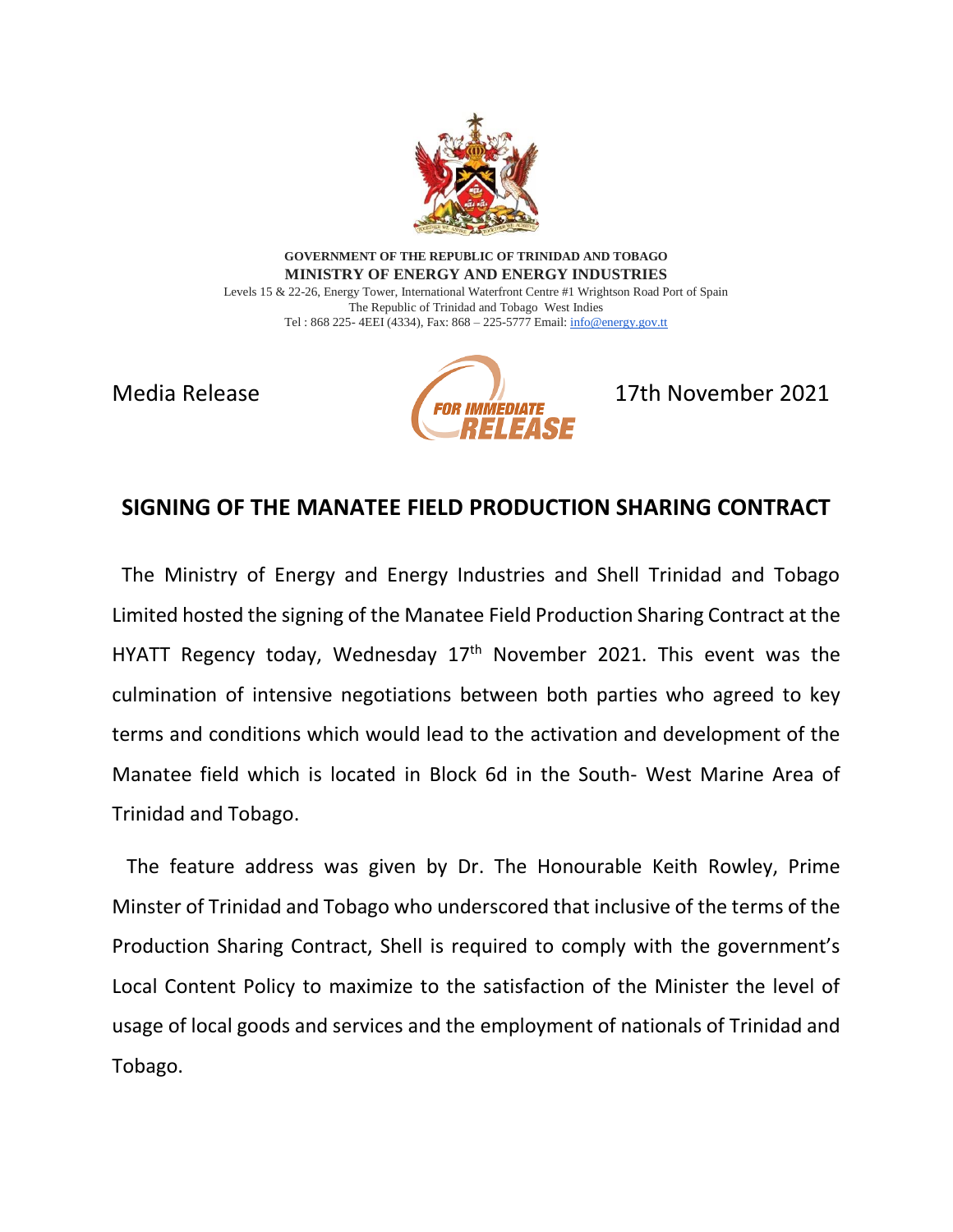The Honourable Minister of Energy and Energy Industries and Minister in the Officer of the Prime Minister Stuart R. Young MP, reiterated his statement made yesterday to the world's leading gas exporting countries at the 23<sup>rd</sup> GECF Ministerial Meeting that, "Gas is here to stay. It is time that we come to the forefront of this conversation, whilst looking to reduce carbon emissions, gas is the way forward. Gas is current and it will carry us forward as the cleaner hydrocarbon fossil fuel into the future." According to Minister Young the significance of this Production Sharing Contract between the Ministry of Energy and Energy Industries and Shell Trinidad and Tobago is that it demonstrated that Trinidad and Tobago remains competitive in the changing world environment. The Minister also stated that the Ministry of Energy and Energy Industries will be tentatively going out with its Bid-rounds next week, another indicator of our competitiveness.

 The key terms and conditions of the agreement include the duration of the Production Sharing Contract for a period of 25 years and financial obligations for the contractor, which include a signature bonus of US\$15 million and marketing arrangements in which gas to domestic will be via NGC and exports via Atlantic LNG facilities. Both the Government and Shell have a vested interest in the activation and development of the Manatee field, as it will serve to backfill domestic gas supply as well as Shell's global portfolio. This common interest served to accelerate negotiations and to expedite today's agreement, to the mutual benefit of both parties.

**END**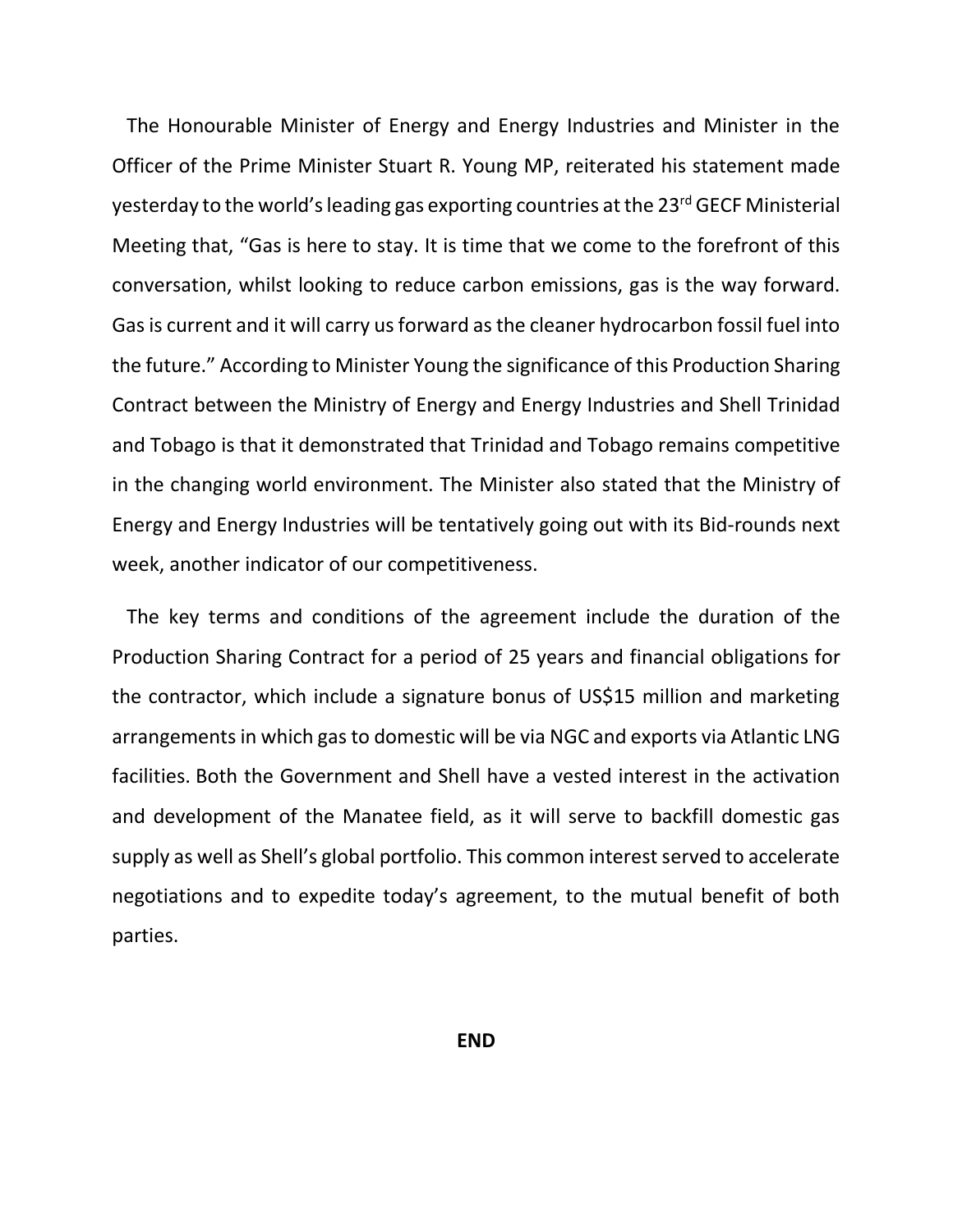

Dr. The Honourable Keith Rowley, Prime Minster of Trinidad and Tobago looks on as the Honourable Minister of Energy and Energy Industries and Minister in the Office of the Prime Minister Stuart Young MP and Mr. Eugene Okpere, SVP/ Country Chair Shell Trinidad and Tobago sign the Production Sharing Contract for the Manatee Field.